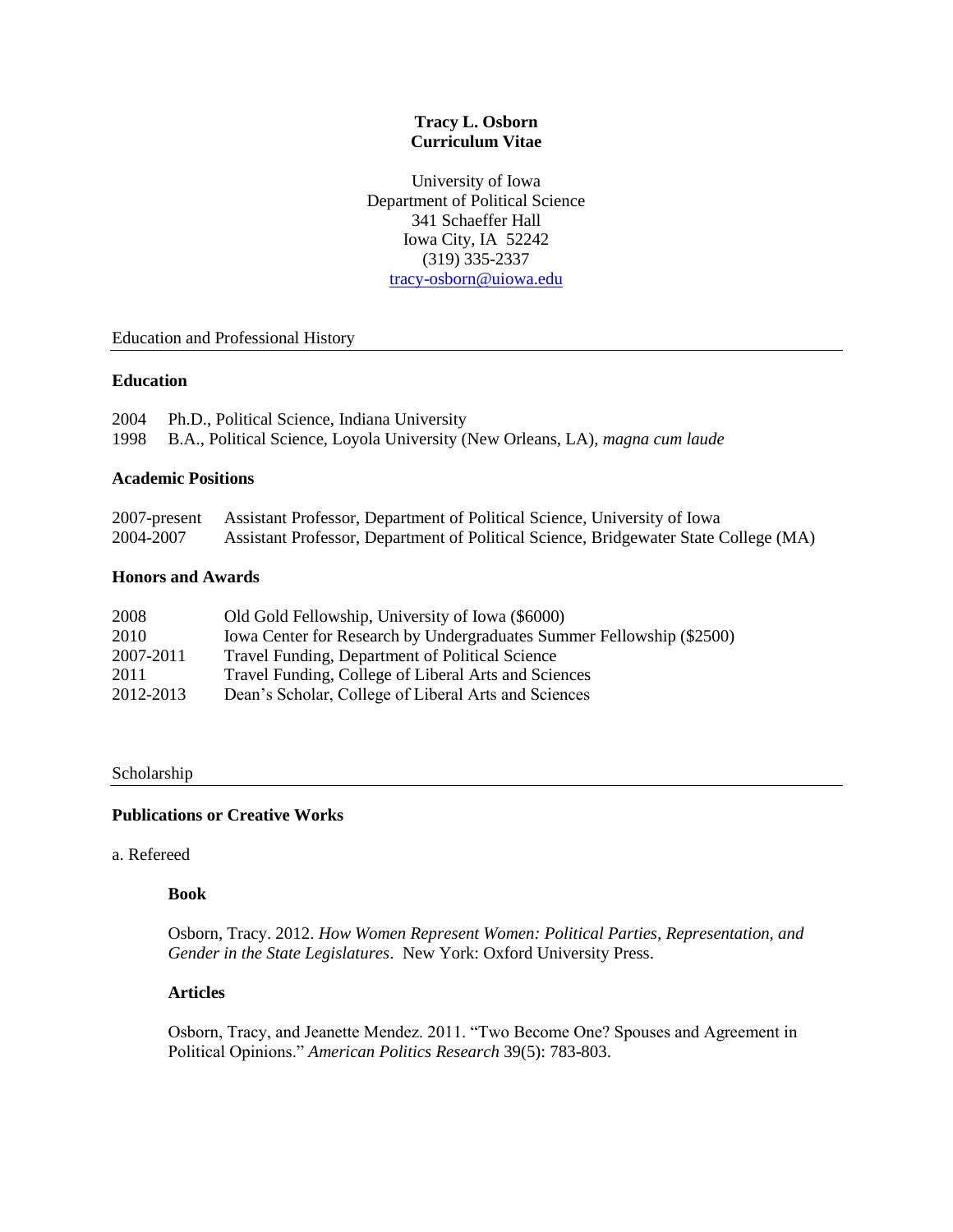Mendez, Jeanette, and Tracy Osborn. 2010. "Gender and the Perception of Knowledge in Political Discussion." *Political Research Quarterly* 63(2): 269-79.

Osborn, Tracy, Scott McClurg and Benjamin Knoll. 2010. "Voter Mobilization and the Obama Victory." *American Politics Research* 38(2): 211-232.

Osborn, Tracy, and Jeanette Mendez. 2010. "Speaking as Women: Women and the Use of Floor Speeches in Congress." *Journal of Women, Politics and Policy* 31(1): 1-21.

Clark, Jennifer Hayes, Tracy Osborn, Jonathan Winburn, and Gerald Wright. 2009. "Representation in America's Legislatures: The Acquisition and Analysis of State Legislative Roll Call Data." *State Politics and Policy Quarterly* 9(3): 356-70.

Gerrity, Jessica, Tracy Osborn, and Jeanette Mendez. 2007. "Women and Representation: A Different View of the District." *Politics & Gender*. June 3(2): 179-200.

Huckfeldt, Robert, Jeanette Morehouse Mendez, and Tracy Osborn. 2004. "Disagreement, Ambivalence, and Engagement: The Political Consequences of Heterogeneous Networks." *Political Psychology* 25(1): 65-95.

#### **Book Chapter**

Huckfeldt, Robert, Jeanette Morehouse Mendez, and Tracy Osborn. 2004. "Heterogeneous Networks and Citizen Capacity: Disagreement, Ambivalence, and Engagement," Chapter 8 in Robert Huckfeldt, Paul E. Johnson and John Sprague, *The Persistence of Political Disagreement among Citizens: How Disagreement Survives within Communication Networks*. New York: Cambridge University Press.

#### b. Non-refereed

Solicited review. *Where Women Run: Gender and Party in the American States* (University of Michigan Press, 2006), Kira Sanbonmatsu. *Perspectives on Politics* 5(1): 177-8.

Solicited review. *Hillary Clinton's Race for the White House: Gender Politics and the Media on the Campaign Trail* (Lynne Reiner Press, 2011), Regina Lawrence and Melody Rose. *Perspectives on Politics,* Forthcoming 2012*.*

## **Grants Funded**

## a. Internal

- 2011 Department of Political Science Summer Small Grant (\$2400)
- 2011 Social Science Funding Program Grant, "Women's Issues and Political Party Change in the State Legislatures" (\$19,445)

#### **Recent Conference Presentations and Invited Talks**

*2012*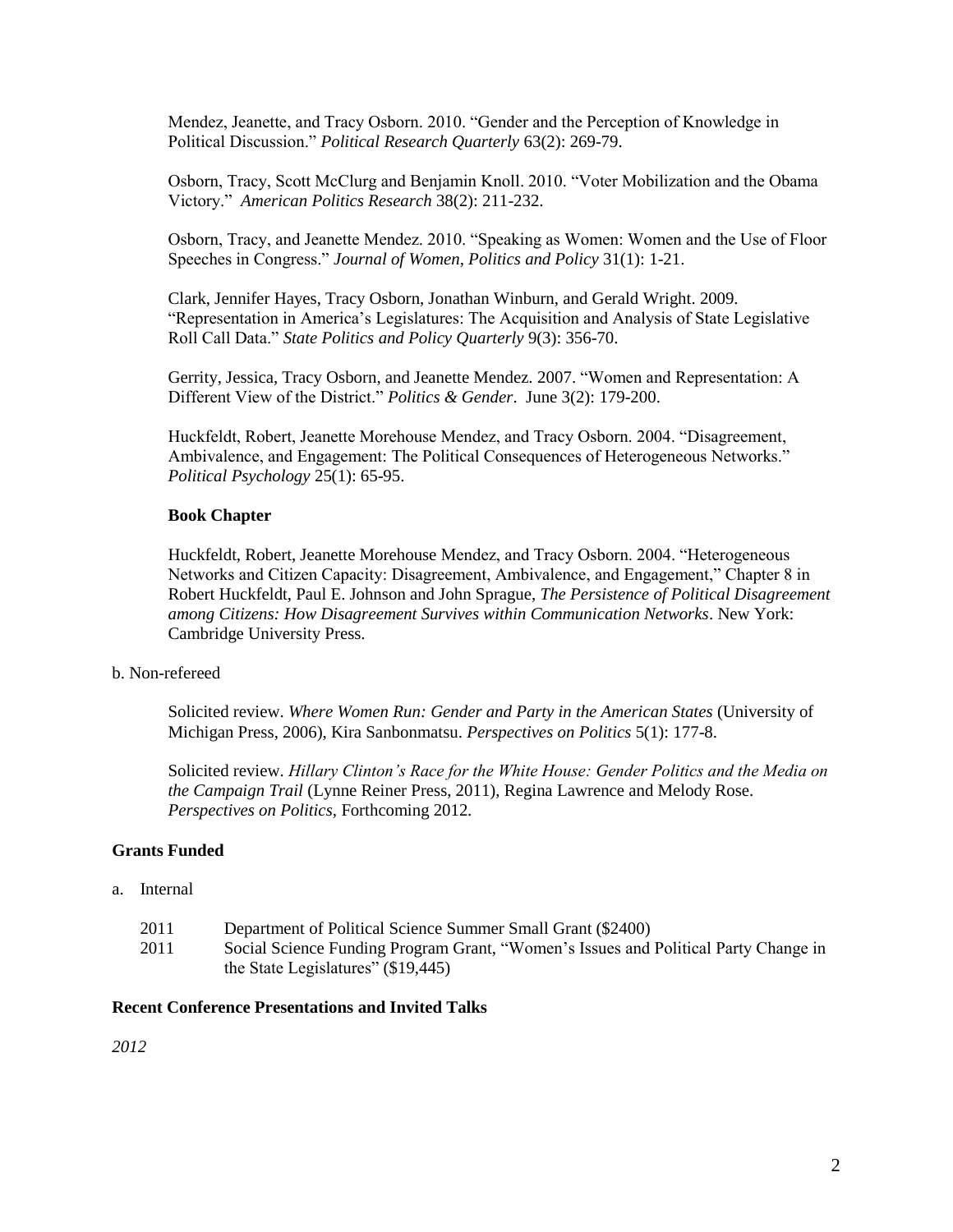"Liberalism in Roll Call Voting among Women State Legislators." With Cassie Cumings-Peterson and Rebecca Kreitzer. Paper presented at the annual meeting of the Southern Political Science Association, New Orleans, LA (January).

"Liberalism in Roll Call Voting among Women State Legislators." With Cassie Cumings-Peterson and Rebecca Kreitzer. Paper to be presented at the annual meeting of the State Politics and Policy Conference, Houston, TX (upcoming, February).

"The Gridlock Interval, Legislative Preemption, and Initiative Use in the American States." With Fred Boehmke and Emily Schilling. Paper to be presented at the annual meeting of the Western Political Science Association, Portland, OR (upcoming, March).

"Political Parties and Women's Issues: The Case of the Washington State Legislature." With Cassie Cumings-Peterson. Paper to be presented at the annual meeting of the Midwest Political Science Association, Chicago, IL (upcoming, April).

"Political Parties and Women's Issues: The Case of the Washington State Legislature." With Cassie Cumings-Peterson. Paper to be presented at the inaugural meeting of the European Consortium for Political Research Standing Group on Parliaments, Dublin, Ireland (upcoming, June).

## *2011*

"Racialized Institutions and Electoral Constraint: When and Where Does Descriptive Representation Matter?" with Rene Rocha and Natasha Altema. Paper presented at the annual meeting of the American Political Science Association, Seattle, WA (September).

"Initiative Use and the Recruitment of State Legislative Candidates." With Fred Boehmke. Paper presented at the annual meeting of the American Political Science Association, Seattle, WA (September).

"Polarization in Roll Call Voting among Women State Legislators." Paper presented at the annual meeting of the Midwest Political Science Association, Chicago, IL (April).

# *2010*

"Racialized Institutions and Electoral Constraint: When and Where Does Descriptive Representation Matter?" with Rene Rocha. Paper presented at the annual meeting of the State Politics and Policy Conference, Springfield, IL (June).

"Political Discussion Patterns among Spouses." With Jeanette Mendez. Paper presented at the annual meeting of the Midwest Political Science Association, Chicago, IL (April).

"Electoral Change, Term Limits, and Women's Representation in the State Legislatures." With Jessica Gerrity and Jeanette Mendez. Paper presented at the annual meeting of the Midwest Political Science Association, Chicago, IL (April).

"Direct Democracy's Effect on the Political Participation of Women." With Fred Boehmke. Paper presented at the annual meeting of the Midwest Political Science Association, Chicago, IL (April).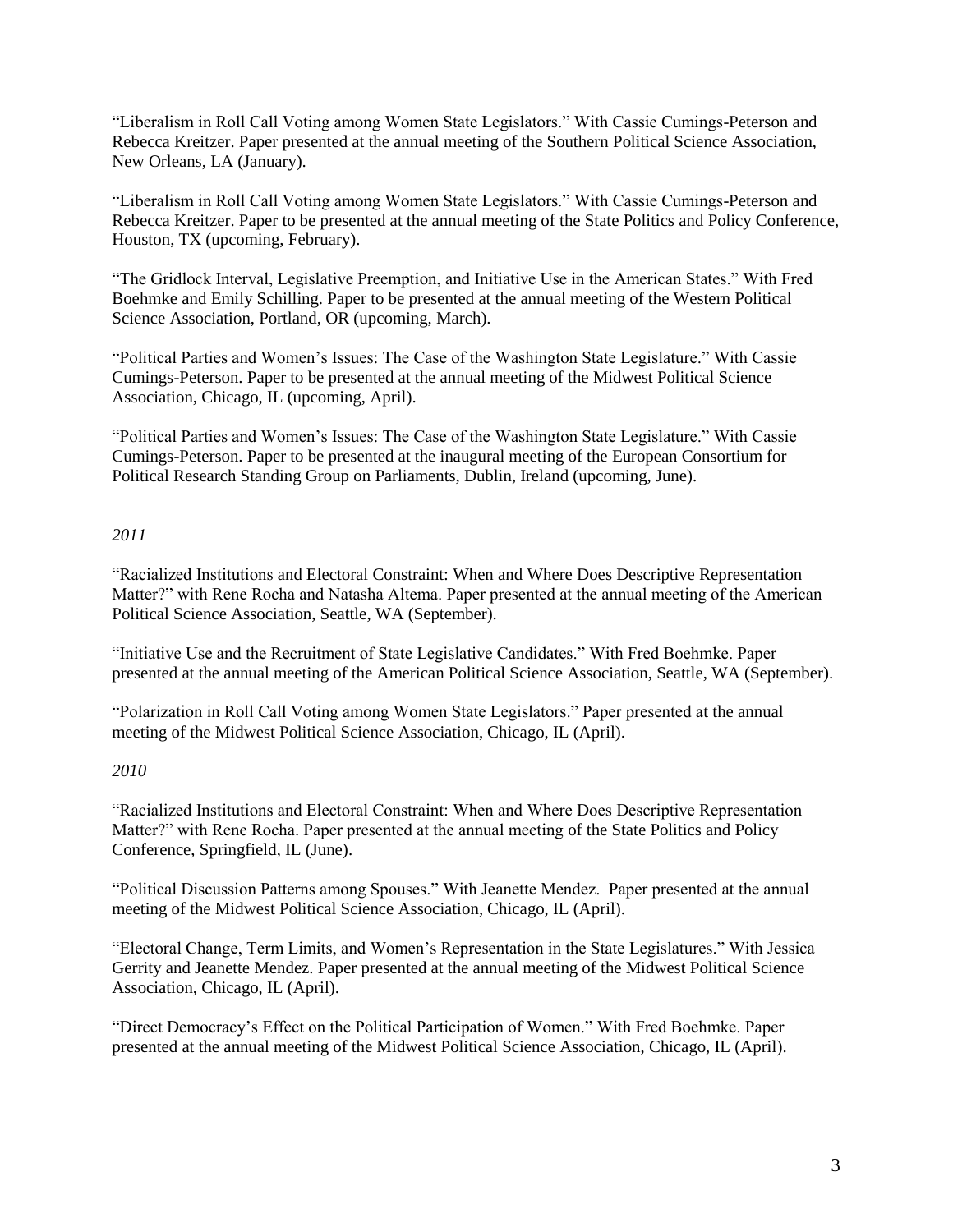"Direct Democracy and the Mobilization of Women Voters." With Fred Boehmke and Alicia Mundy. Paper presented at the annual meeting of the Western Political Science Association, San Francisco, CA (April).

"Pursuing a Women's Agenda in the State Legislatures." Department of Political Science, University of Nebraska-Lincoln. March 26.

(for conferences prior to 2010, please contact)

# **Manuscripts in Progress**

"The Role of Gender in Evaluations of and Support for Hillary Clinton's Candidacy in the 2008 Nomination Contest." (with David Redlawsk and Allison Hamilton).

"Direct Democracy and the Mobilization of Women Voters." (with Frederick Boehmke).

"The Initiative Process and the Election of Women in the States." (with Frederick Boehmke).

"Patterns of Representation in the American States." (with Gerald Wright and Jonathan Winburn).

"Dimensions of Comparability: The Influence of Institutional Structure on Roll Rates in the States." (with Gerald Wright, Jonathan Winburn, and Jennifer Hayes Clark).

"Electoral Change, Term Limits, and Women's Representation in the State Legislatures" (with Jessica Gerrity and Jeanette Mendez). Under review.

"Racialized Institutions and Electoral Constraint: When and Where Does Descriptive Representation Matter?" (with Rene Rocha and Natasha Altema).

"Polarization in Roll Call Voting among Women State Legislators." (with Cassie Cumings-Peterson and Rebecca Kreitzer)

Service

## **Profession**

## a. Professional Reviews

*American Journal of Political Science (x2)*; *Journal of Politics; American Politics Research (x2); Political Research Quarterly; Politics and Gender; Journal of Women, Politics and Policy; State Politics and Policy Quarterly; Legislative Studies Quarterly (x2); Congress and the Presidency; Journal of Legislative Studies; Political Behavior; Social Science Quarterly;*  Congressional Quarterly Press; Routledge Press

- b. Grant Reviews National Science Foundation
- c. Editorial Board Service *State Politics and Policy Quarterly* (March 2011-present)
- d. Other service in professional organizations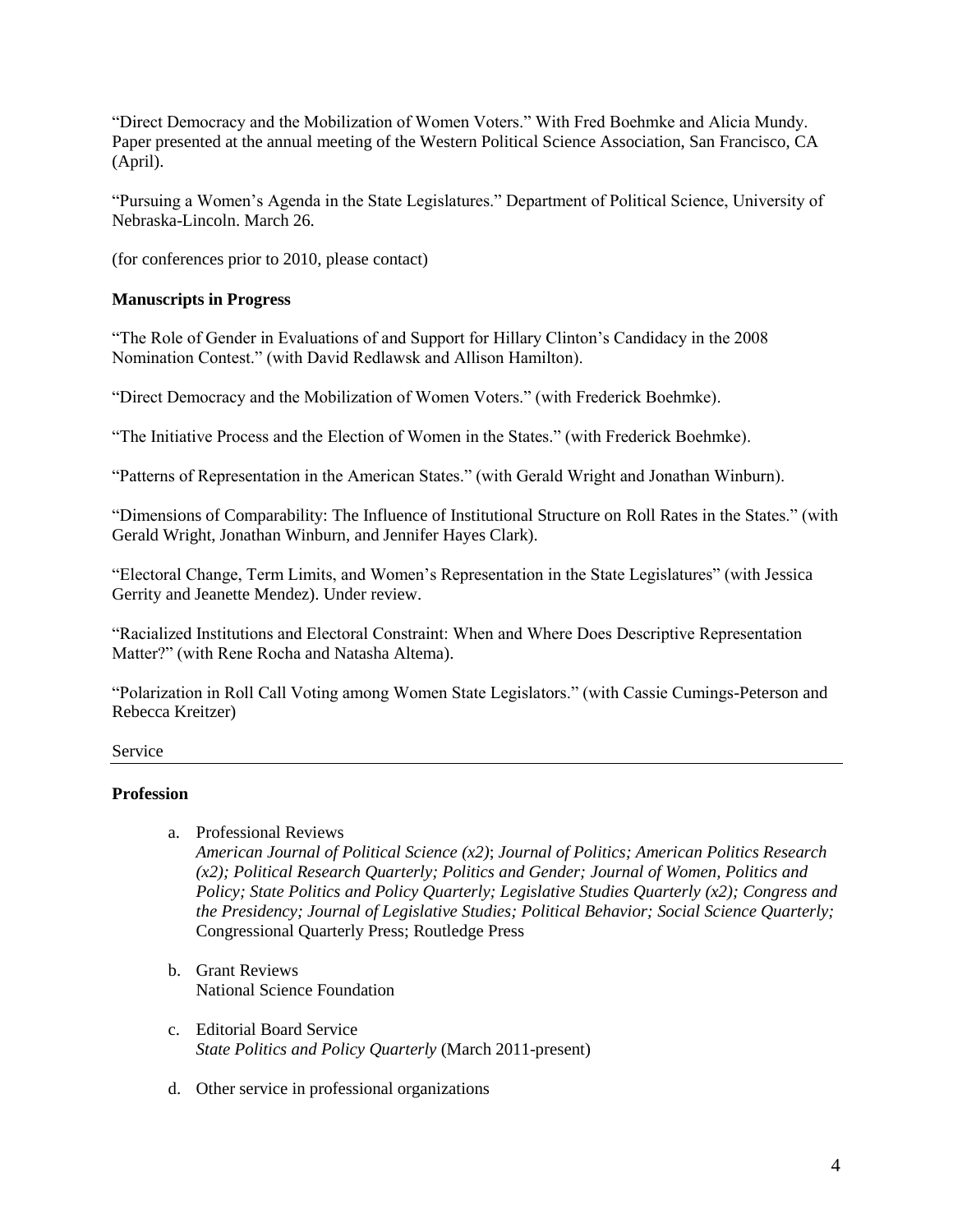Chair/Discussant:

Midwest Political Science Association: 2012 (upcoming), 2011, 2010, 2009, 2008, 2007, 2006 American Political Science Association: 2011, 2009

State Politics and Policy Conference: 2012 (upcoming), 2010 Southern Political Science Association: 2012

 Roundtable Panelist: Midwest Political Science Association: 2009, 2008, 2006

 Short Course Panelist: American Political Science Association, 2011

# **Memberships**

- a) American Political Science Association (1999-present) 2006-present: member, Women and Politics, Legislative Studies, State Politics and Policy, Political Networks Sections 2011-2013: Treasurer, Legislative Studies Section 2011-2012: President-Elect, National Women's Caucus 2011-2012: Member, Women and Politics Best Dissertation Committee 2012-2013: Member, State Politics and Policy Book Award Committee b) Midwest Political Science Association (2000-present)
- 2010: Program Chair, Midwest Women's Caucus 2009-2010: President, Midwest Women's Caucus 2008-2009: President-Elect, Midwest Women's Caucus 2006-2008: Treasurer, Midwest Women's Caucus
- c) Southern Political Science Association (2001-2004; 2010-present) 2011-2012: Program Chair, Legislative Politics
- d) Western Political Science Association (2010-present)

#### **Department**

Contentious Politics Search Committee, Fall 2011 Executive Committee, Fall 2009-Spring 2010 Graduate Committee, Fall 2008-Spring 2010 Fundraising Committee, Fall 2007-Spring 2009

#### **University**

Chair, "Women and Political Discourse," University of Iowa Public Policy Center, Symposium on Political Discourse, September 2011.

Panelist, "Women in Iowa Politics," University of Iowa Law School, Symposium on Women in Iowa Law and Politics, March 2012

#### **Community**

Reviewer for Project Vote Smart [\(www.vote-smart.org\)](http://www.vote-smart.org/) "Key Votes" Identification, 2007-present